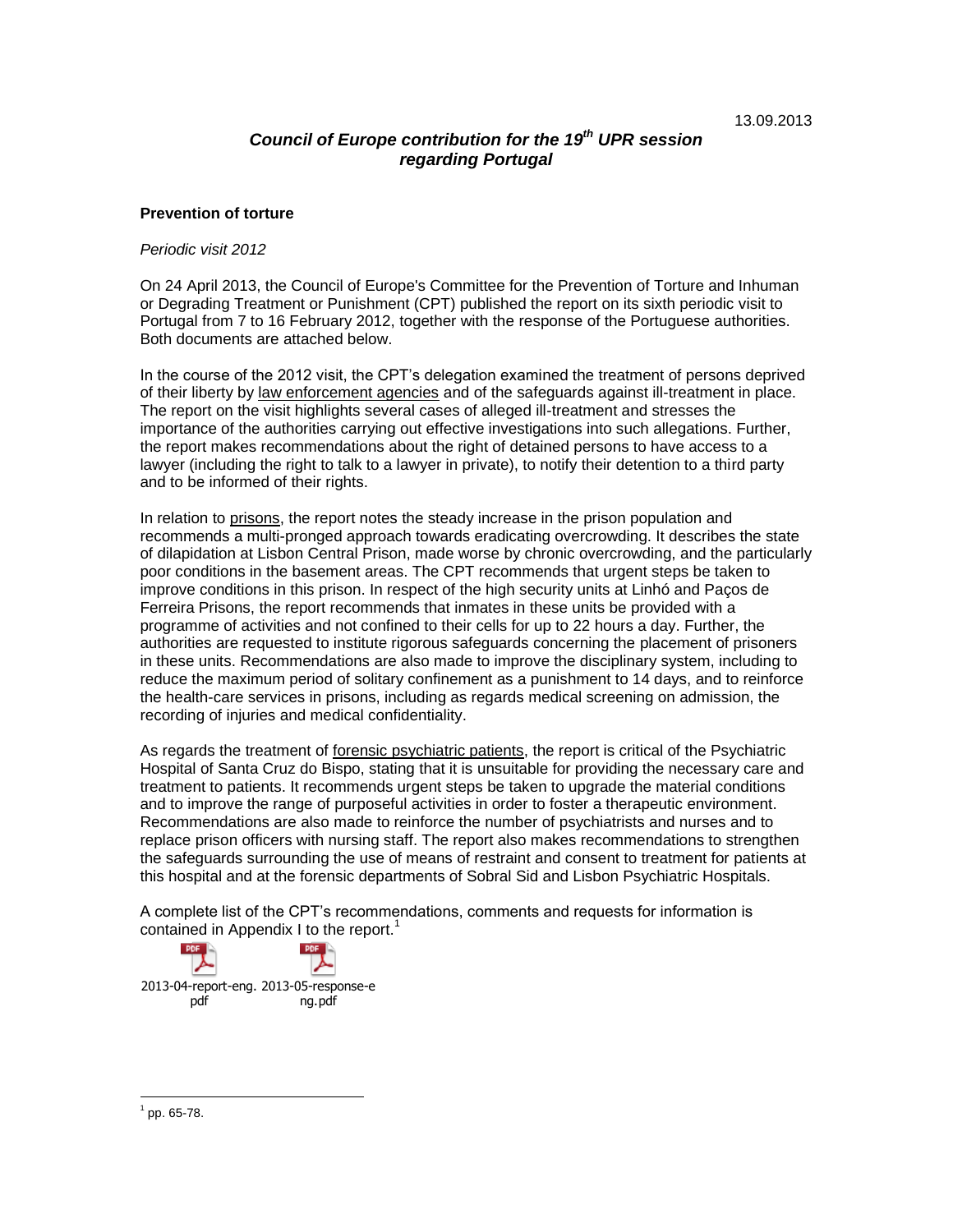### *Ad hoc visit 2013*

A delegation of the CPT carried out an ad hoc visit to Portugal from 13 to 17 May 2013.

The main objective of the visit was to examine the situation at Lisbon Central Prison to see to what extent the recommendations made in the report on the February 2012 visit had been implemented. Further, the delegation visited Monsanto High Security Prison for the first time since it became fully operational. It also examined among other matters the treatment and conditions of detention of a person held in this prison who had been convicted by the International Criminal Tribunal for the former Yugoslavia (ICTY). $^2$  The delegation also held a series of meetings with the Inspectorate General of Home Affairs (IGAI) and the General Prosecutor's Office, and looked into several files concerning complaints about ill-treatment by law enforcement officials.

The report from the 2013 visit has not been made public yet.

### **Execution of judgments and decisions of the European Court of Human Rights**

At 31 December 2012, there were 123 cases against Portugal pending before the Council of Europe's Committee of Ministers for supervision of their execution. 76 of these cases were "leading cases", i.e. raising a new structural/general problem and requiring the adoption of general measures. The main case or group of cases revealing such structural problems is listed below:

 Excessive delay on civil, criminal, administrative and enforcement proceedings – *Oliveria Modesto v. Portugal, application No. 34422/97, judgment final on 10/09/2008*

The document attached presents a brief description of the violations and the latest detailed decisions taken by the Committee of Ministers and the responses given thereto by the respondent state.



Execution of Court judgments decisions.d

 $\overline{a}$ 

### **Fight against racism and intolerance**

On 9 July 2013, the European Commission against Racism and Intolerance (ECRI) published its fourth report on Portugal.<sup>3</sup>

The report notes positive developments in the country, but also details issues of concern. For example, the racial discrimination complaints procedure continues to be lengthy and complicated and the principle of sharing the burden of proof is not applied.

There is no criminal law provision expressly making racist motivation an aggravating circumstance for all offences; the High Commission for Immigration and Intercultural Dialogue does not have investigation powers nor the right to initiate and participate in court proceedings; a large number of Roma continue to live in barracks, shacks or tents, in isolated areas often lacking basic infrastructure and some Roma settlements have had walls built around them.

The report contains findings and recommendations regarding the following issues:

 $^2$  This specific monitoring activity of the CPT flows from an Exchange of Letters between the ICTY and the CPT, dated 7 and 24 November 2000, and an Agreement between the United Nations and Portugal, dated 19 December 2007.

 $3$  A summary of the report can be found on pp. 7-8.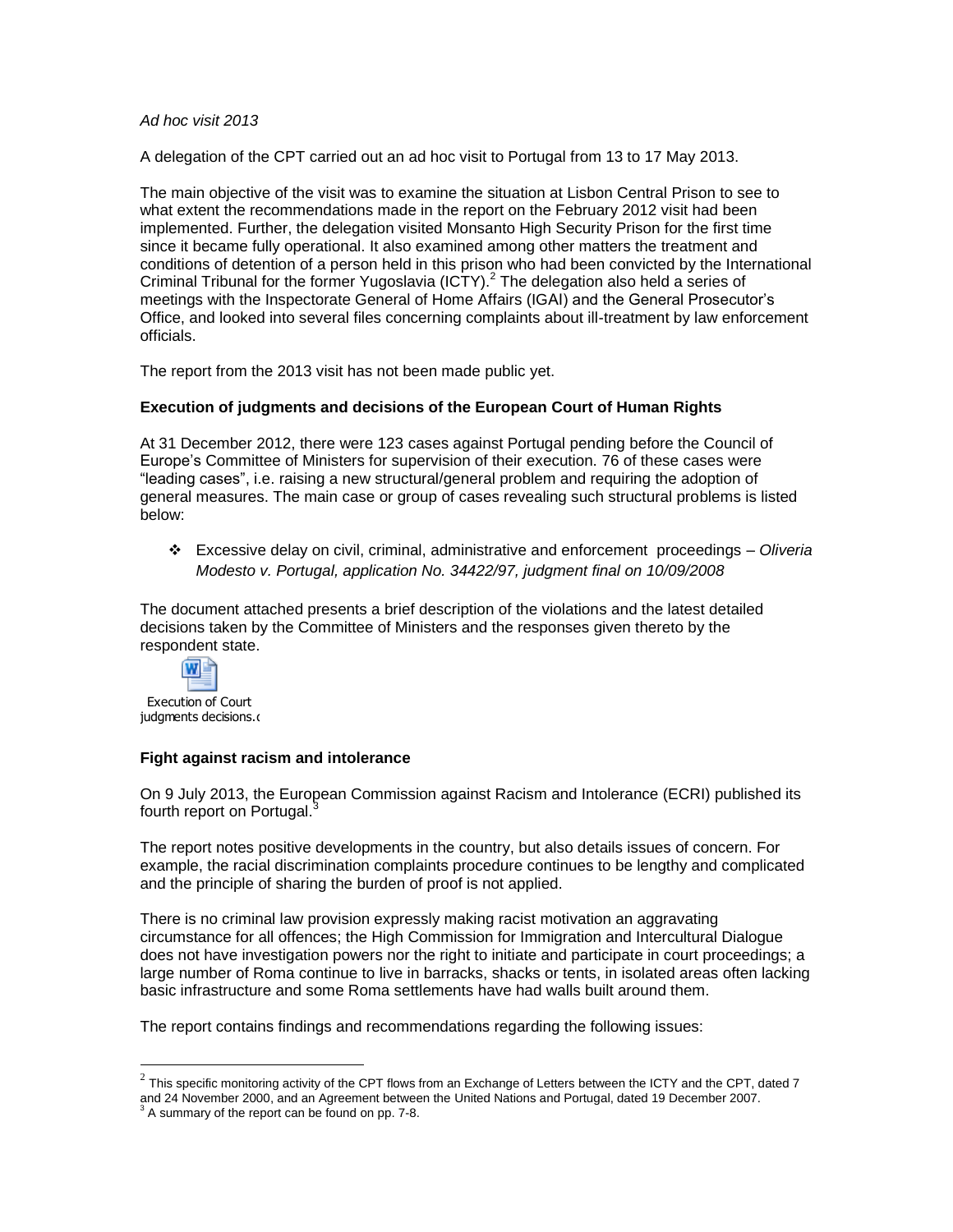- Existence and application of legal provisions $4$
- Discrimination in various fields, including education<sup>5</sup>
- Racism in public discourse $6$
- Racist violence $<sup>7</sup>$ </sup>
- Vulnerable/target groups, including Roma, immigrants, refugees and asylum seekers,

Muslim communities, Jewish communities<sup>8</sup>

- Conduct of law enforcement officials<sup>9</sup>
- Education and awareness raising<sup>10</sup>
- Monitoring of racism and racial discrimination $11$

The following three recommendations were selected for priority implementation to be revisited two years later:

- To put in place a system of collection of data indicating whether particular groups may be disadvantaged or discriminated against on the basis of "race", ethnicity, religion or membership of Roma or other vulnerable communities;
- To simplify and speed up procedures following the lodging of complaints with the High Commission for Immigration and Intercultural Dialogue and consider ways in which the principle of sharing the burden of proof could be put into effect;
- To eliminate all walls and other barriers segregating Roma communities.

ECRI's report on Portugal, which includes Government observations, is attached below.



0-ENGreport.pdf

### **Protection of minorities**

### *Framework Convention for the Protection of National Minorities*

On 15 June 2011, the Council of Europe's Committee of Ministers adopted a resolution on the protection of national minorities in Portugal (attached below). The resolution contains conclusions and recommendations, highlighting positive developments<sup>12</sup> but also mentioning issues of concern<sup>13</sup>. Moreover, it mentions a number of areas where further measures are needed to advance the implementation of the Framework Convention for the Protection of National Minorities.

In addition to the measures to be taken to implement the detailed recommendations contained in Sections  $1<sup>14</sup>$  and  $II<sup>15</sup>$  of the Advisory Committee's opinion, the authorities are invited to take the following measures to improve further the implementation of the Framework Convention: - initiate a discussion on the Framework Convention with persons potentially concerned by its application;

<sup>4</sup> paras. 1-51.

<sup>5</sup> paras. 52-59. 6

paras. 60-78. 7

paras 79-80. 8

paras. 81-172.

<sup>&</sup>lt;sup>9</sup> paras. 173-186. paras. 187-191.

 $11$  paras. 192-196.

 $12$  Part 1.a) of the resolution

 $13$  Part 1.b) of the resolution.

<sup>&</sup>lt;sup>14</sup> paras. 6-25 of the second Opinion of the Advisory Committee on the Framework Convention on Portugal

<sup>15</sup> paras. 26-116 *ibid*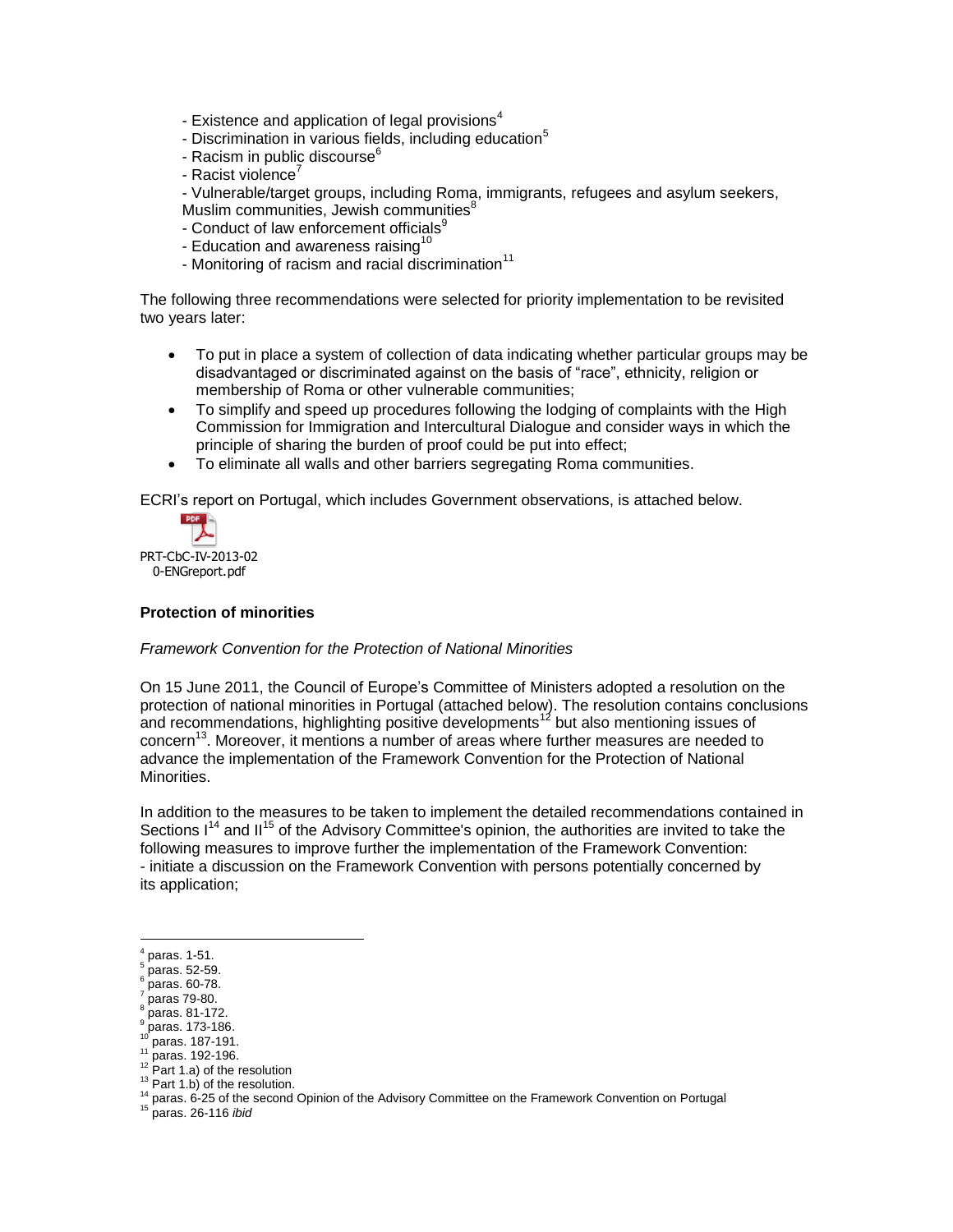- take resolute measures to improve the effectiveness and accessibility of domestic remedies against racial discrimination; take further steps to raise awareness in society on discriminationrelated issues and continue to address them in the training programmes for officials of the judiciary and the law enforcement agencies;

- take further steps to improve the housing of those Roma who live in substandard conditions; - identify and implement, as a matter of urgency, adequate solutions to the problems facing those Roma who are allegedly compelled to move from place to place; take measures to enable them to have access to stable residency and have equal access to rights and services;

- continue to implement policies and programmes to promote intercultural dialogue and tolerance, and to combat discrimination and racism; promote the role of socio-cultural mediators;

- continue to take measures to improve the relations between the police and persons belonging to ethnic minorities, namely the Roma; investigate and sanction adequately all cases of alleged police misconduct in relation to persons belonging to ethnic minorities;

- pursue and step up efforts to combat the dissemination of stereotypes and prejudices against persons belonging to ethnic minorities in the media;

- take further steps to develop intercultural teaching at school; promote the inclusion of information on Roma history, cultural heritage and language in school textbooks and improve teacher training in this respect;

- continue to promote consultation of persons belonging to the Roma ethnic community, including by developing further mediation programmes; take resolute measures to improve Roma participation in public affairs, in particular those of concern to them; take further positive measures to improve the employment situation of the Roma, with a view to increasing their participation in socio-economic life.

The Committee of Ministers' resolution is largely based on the corresponding second Opinion of the Advisory Committee on the Framework Convention on Portugal<sup>16</sup>. The concluding remarks, contained in Section III<sup>17</sup>, serve as the basis for the Committee of Ministers' Resolution. The Opinion of the Advisory Committee and the comments on the Opinion by the Government of Portugal are also attached below.



#### *European Charter for Regional or Minority Languages*

Portugal has neither signed nor ratified the European Charter for Regional or Minority Languages. Thus, the country is not yet covered by the monitoring carried out by the Committee of Independent Experts under the Charter.

#### **Council of Europe Commissioner for Human Rights**

On 10 July 2012, the Commissioner for Human Rights, Nils Muižnieks, released the [report](https://wcd.coe.int/ViewDoc.jsp?id=1909623) on his visit to Portugal from 7 to 9 May 2012,<sup>18</sup> The Commissioner's report, which is attached below, focuses on the following selected human rights issues:

I. Effect of fiscal austerity measures on human rights of children<sup>19</sup>

II. Effect of austerity measures on the human rights of the elderly $^{20}$ 

 $16$  A summary of the report can be found on p. 1.

<sup>17</sup> paras. 117-129.

<sup>&</sup>lt;sup>18</sup>A summary of the report appears on pp. 2-3.

 $^{19}$  pp. 5-8.

 $^{20}$  pp. 8-10.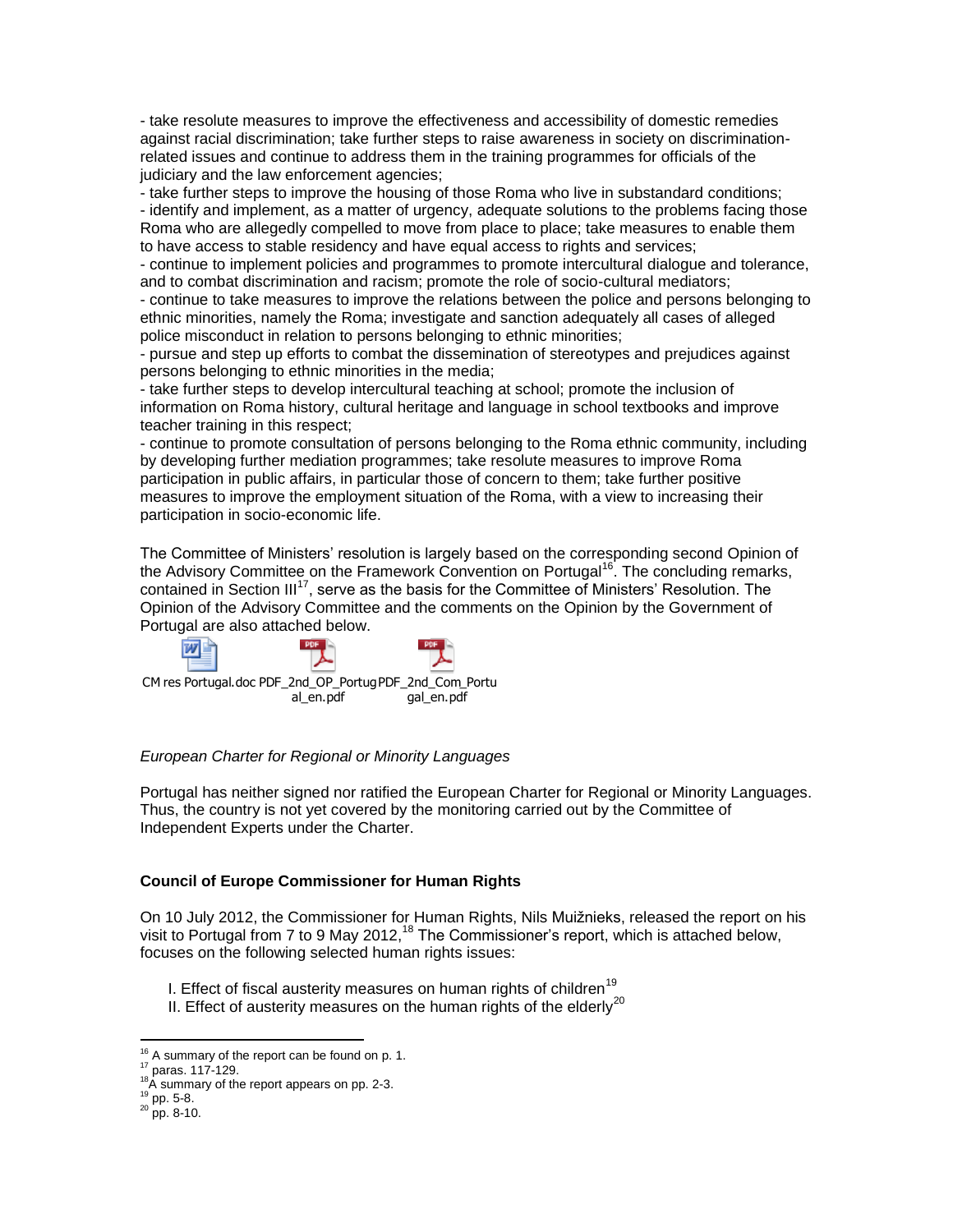III. Protection of the human rights of Roma $21$ 

IV. Impact of the financial crisis on domestic organisations working for the protection and promotion of human rights<sup>22</sup>

For each issue the Commissioner provides specific conclusions and recommendations.<sup>23</sup>

Upon releasing his report Commissioner Muižnieks said that "the most vulnerable social groups have been hit hardest by the fiscal austerity measures implemented in Portugal. The government should strengthen its efforts to mitigate the negative impact of the financial crisis, in particular on children, elderly and the Roma". Child poverty is on the rise in Portugal. The combination of growing unemployment and cuts in salaries, increased taxes and reduced social and unemployment benefits has resulted in reduced incomes and growing poverty among many Portuguese families. Evictions as a result of non-payment of mortgages have also had a particularly negative impact on children's rights.

Budgetary restrictions in education can be harmful in an overall context which is still marked by a high rate of school drop-outs. "This situation, together with growing unemployment and shrinking family incomes holds the risk of leading to a resurgence of child labour, notably in the informal economic sector and agriculture. The authorities should be particularly vigilant and ensure that programmes aiming at preventing child labour are continued."

The elderly are adversely affected by the fiscal austerity measures as well. "The freezing of pensions and cuts in social benefits, together with the hike in prices of health care, public transportation, gas, electricity and food products have led to deterioration in the living conditions of elderly persons with low incomes, especially those residing in isolated rural areas."

Violence towards the elderly has increased. Reportedly almost 40% of the elderly population in Portugal has suffered abuse within the family. "The authorities should strengthen the measures taken to lessen the impact of austerity measures on older persons, who need more protection and adequate opportunities to lead a decent life and play an active role in society".

As regards Roma, they continue to suffer from social exclusion and various forms of discrimination, particularly as regards housing, education and access to employment, resulting in the persistence of their social exclusion and poverty. "The authorities should substantially improve the housing conditions of Roma, ensure that all Roma pupils have equal access to quality education and eradicate all forms of anti-Gypsyism. The National Strategy for the Integration of the Roma Communities adopted last January is a step in the right direction; it should be approved and implemented with no further delay, in close co-operation with representatives of the Roma community".

Lastly, the Commissioner invites the Portuguese authorities to continue providing adequate support to independent National Human Rights Structures and non-governmental organisations involved in human rights work.

Together with the report, the Commissioner also published a letter to the Minister of Justice of Portugal recommending tackling the problem of excessive length of judicial proceedings, strengthening anti-discrimination measures and eradicating abuse and violence against older persons. On 18 July 2012 the Commissioner published the subsequent comments received from the Portuguese authorities. The Commissioner's report and letter and the comments by the

 $^{21}$  pp. 10-14.

 $^{22}$  pp. 14-15.

 $^{23}$  pp. 15-18.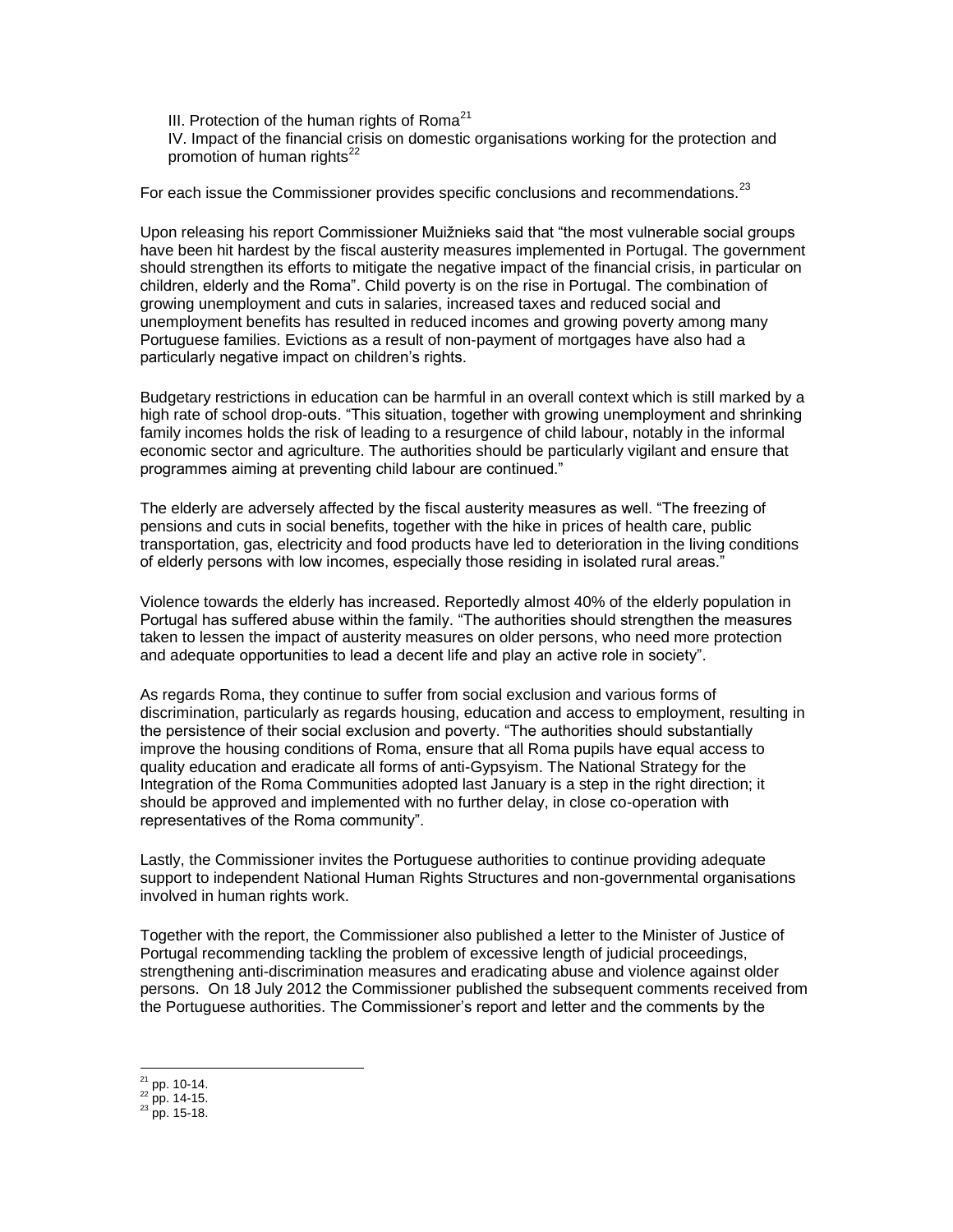Portuguese authorities are attached below.



### **Action against trafficking in human beings**

On 12 February 2013, the Council of Europe's Group of Experts on Action against Trafficking in Human Beings (GRETA) published its first evaluation report on Portugal<sup>24</sup>, together with the final comments of the Portuguese Government. Both documents are contained in the attachment below.

GRETA called on the Portuguese authorities to improve the assistance provided to victims of trafficking in human beings, and to provide them with appropriate and safe accommodation. In its report GRETA acknowledges that Portugal has taken important steps to prevent and combat trafficking in human beings, although it also urges the authorities to take further measures to improve the identification of victims and the prosecution of traffickers.

GRETA expresses concern with the low number of convictions for human trafficking in Portugal and requests the authorities to identify gaps in the investigation procedure and in the presentation of cases in courts, so the offences can be effectively investigated and prosecuted.

Portugal has established a system to improve the identification of victims of human trafficking involving a multi-disciplinary team based in Porto. However, GRETA considers that this team has limited capacity to intervene and notes some reluctance among NGOs to report human trafficking cases for fear it may expose victims to the traffickers or to expulsion from the country.

To address this problem, GRETA urges the Portuguese authorities to ensure that in practice the identification of victims is dissociated from their participation in investigation and court proceedings, and that front-line professionals adopt a more proactive approach to the detection of victims.

The report also underlines that the Portuguese authorities should pay increased attention to detecting trafficking for the purpose of labour exploitation and involve NGOs more in the planning and implementation of anti-trafficking measures.

The police and NGOs reported 479 possible victims between 2008 and 2011, but only 122 of them were officially recognised as victims of human trafficking. The majority of the identified victims came from Brazil (35%), Mozambique (15%) and Eastern European countries, Romania in particular (16%). There are also a growing number of Portuguese victims who are exploited in Portugal or in neighbouring countries.

In its report GRETA provides concluding remarks<sup>25</sup> as well as a complete list of proposals to the Portuguese authorities.<sup>26</sup>



 $24$  A summary of the report can be found on pp. 7-8.

 $^{25}$  p. 44

<sup>26</sup> Appendix I.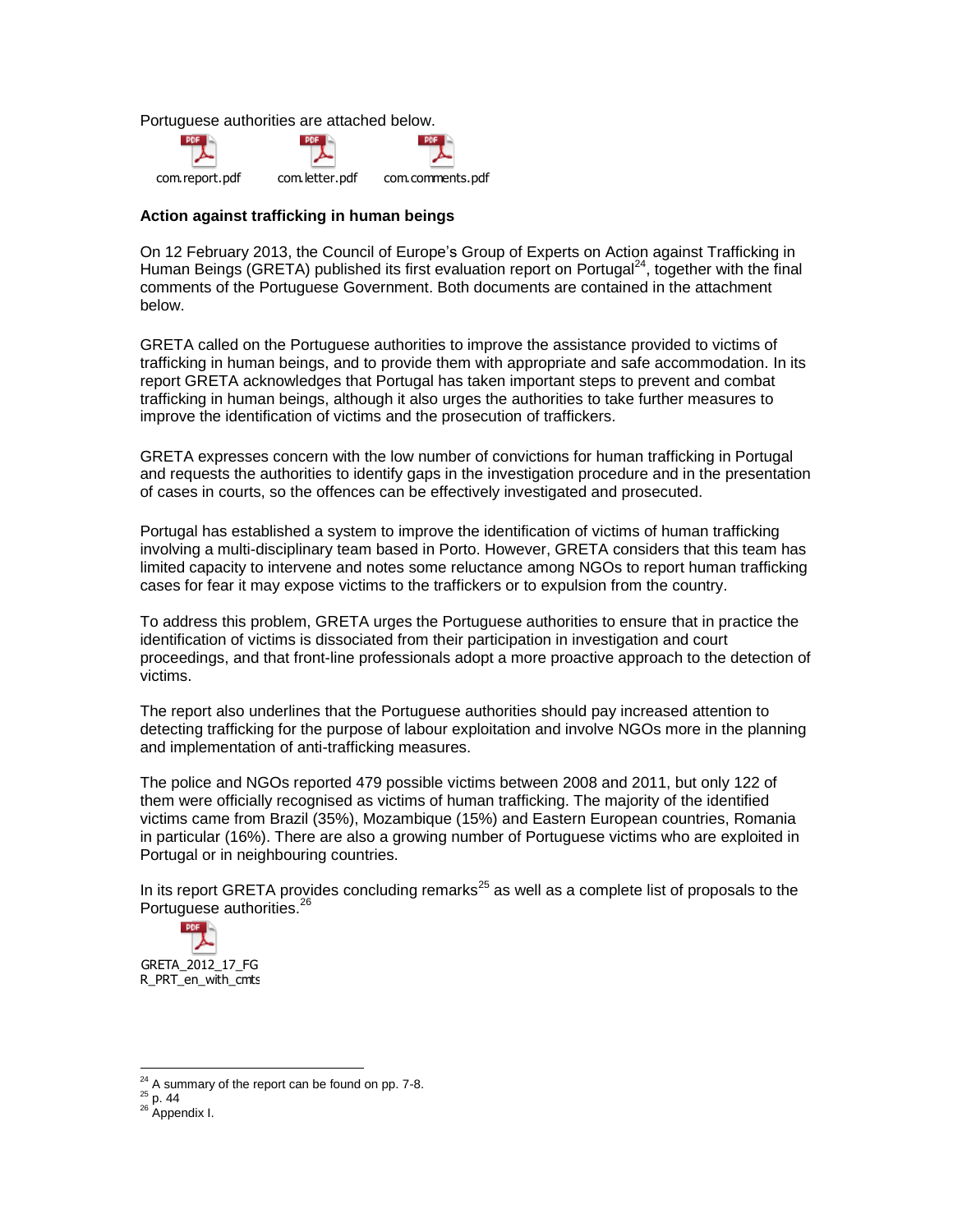### **Preventing and combating violence against women and domestic violence**

Portugal has ratified the Council of Europe Convention on Preventing and Combating Violence against Women and Domestic Violence. Portugal will thus be covered by the monitoring procedure to be carried out once the Convention will enter into force.

## **Fighting corruption**

On 17 December 2012, the Council of Europe Group of States against Corruption (GRECO) published its third round compliance report on Portugal. In its report GRECO assesses the implementation of the 13 recommendations addressed to Portugal in 2010. Although criminal legislation in respect of domestic bribery complies with Council of Europe standards, it needs to be amended to better cover such offences in the international context. GRECO also calls for more transparency in relation to political financing, in particular if the system is to allow more private based funding in the future.

Following the adoption of new legislation regarding the criminalisation of corruption<sup>27</sup>, Portugal covers all forms of domestic corruption offences contained in the [Council of Europe Criminal Law](http://conventions.coe.int/Treaty/Commun/ListeTraites.asp?MA=999&TI=criminal+law+convention+on+corruption&LO=999&AO=&AV=&CM=2&CL=ENG)  [Convention on Corruption](http://conventions.coe.int/Treaty/Commun/ListeTraites.asp?MA=999&TI=criminal+law+convention+on+corruption&LO=999&AO=&AV=&CM=2&CL=ENG) and the Additional Protocol.

However, not all the corruption offences in the international context are covered, which is a major shortcoming. Sanctions for bribery concerning public officials have recently been aligned with European standards, but the sanctions for private sector bribery and trading in influence are weak and need to be revised. GRECO notes that only limited practice is available in applying bribery legislation and calls for training of the professionals involved.

Concerning transparency of party funding<sup>28</sup>, GRECO acknowledges that Portugal, currently, has a relatively developed system in place, including detailed rules establishing the basis for and limits of private financing of political parties and election campaigns.

The monitoring of political financing, which is carried out by the Entity for Accounts and Political Financing and the Constitutional Court, appears rather cumbersome and its results are made available to the public at a very late stage. Allowing more private funding into the system, which is currently under debate in Portugal, would need to be connected to appropriate rules on transparency and monitoring.

The conclusions of the compliance report from 2012<sup>29</sup>, which is attached below, should be read in conjunction with GRECO's two reports from 2010. They have also been attached below.



Portugal\_EN.pdf Portugal\_One\_EN.pdPortugal\_Two\_EN.pdi

### **Social and economic rights**

Portugal ratified the European Social Charter on 30/09/1991 and the Revised European Social Charter on 30/05/2002, accepting all of its 98 paragraphs.

It accepted the Additional Protocol providing for a system of collective complaints on 20/03/1998, but has not yet made a declaration enabling national NGOs to submit collective complaints.

 $\overline{a}$  $27$  2010 Evaluation Report on Portugal on Incriminations (Theme I).

<sup>&</sup>lt;sup>28</sup> 2010 Evaluation Report on Portugal on Transparency of Party Funding (Theme II).

 $29$  Section III of the report, paras. 56-59.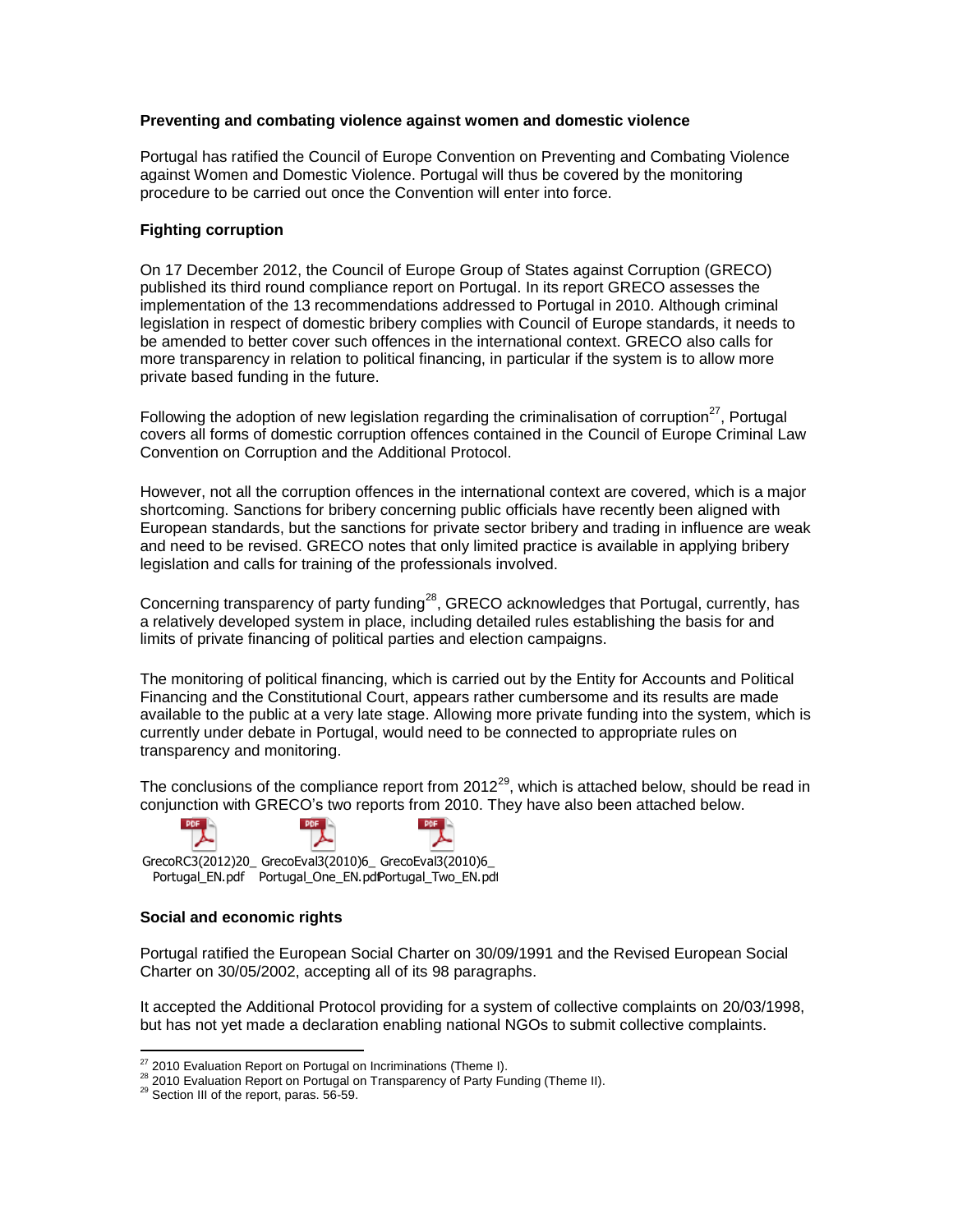#### Cases of non-compliance

*Thematic Group 1 "Employment, training and equal opportunities"* 

► Article 1§2 – Right to work – Freely undertaken work (non-discrimination, prohibition of forced labour, other aspects)

Sections 132 and 133 of the Merchant Navy Penal and Disciplinary Code providing for sanctions against seamen who abandon their post even where the safety of the vessel or the lives or health of persons on board are not at risk remains in force.

(Conclusions 2012, p. 9)

►Article 1§3 - Right to work - Free placement services It has not been established that employment services operate in an efficient manner. (Conclusions 2012, p. 10)

►Article 10§4 - Right to vocational training- Long term unemployed persons It has not been established that the right to vocational training for long term unemployed is guaranteed.

(Conclusions 2012, p.16)

► Article 18§1 - Right to engage in a gainful occupation in the territory of other States Parties-Applying existing regulations in a spirit of liberality It has not been established that the existing regulations are applied in a spirit of liberality. (Conclusions 2012, p. 27)

► Article 20 (and Article 4§3) – Right to equal opportunities and treatment in employment and occupation without sex discrimination In equal pay cases, legislation only permits comparisons of pay between employees working for the same company. (Conclusions 2012, p. 32)

*Thematic Group 2 "Health, social security and social protection"* 

► Article 3§3 – Right to safe and healthy working conditions – Enforcement of safe and healthy working conditions The number of fatal accidents is manifestly high. (Conclusions 2009, p.11)

► Article 12§1 – Right to social security – Existence of a social security system The minimum monthly invalidity and old age pensions for persons who contributed less than 15 years, the minimum monthly invalidity and old age pensions for persons contributing to the Special Social Security Scheme for Agricultural Activities as well as the monthly Non-Contributory and Equivalent scheme are manifestly inadequate. (Conclusions 2009, pp. 22-23)

► Article 13§1 – Right to social and medical assistance - Adequate assistance for anyone in need

It has not been established that the level of social assistance paid to a single person without resources is adequate.

(Conclusions 2009, p. 30)

 $\triangleright$  Article 23 – The right of the elderly to social protection The level of minimum old-age pensions – both contributory and non-contributory – was manifestly inadequate for a large part of the elderly population during the reference period. (Conclusions 2009, p. 39)